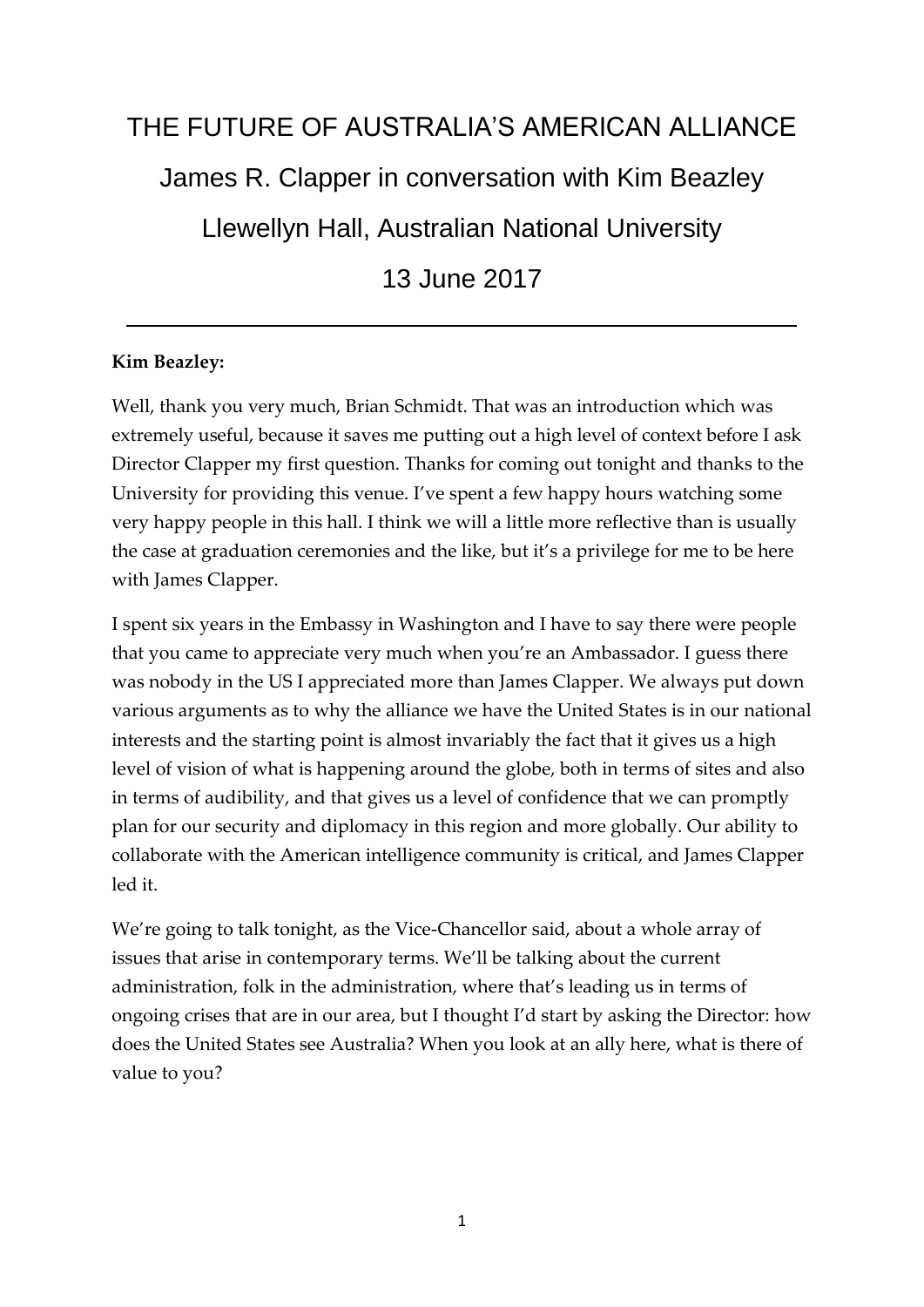## **James Clapper:**

Well, it's hard to overstate the importance of Australia to the Unites States and, I guess, before I get into that too much, I ought to just address briefly why does Australia, the United States or any nation enter into an alliance. Essentially, it's because it is in the mutual best interest of the respective parties to that alliance and so, in our case — and, by that, I mean the United States and Australia, it is in our mutual best interest to have that alliance.

Now, my point of view, obviously, has been intelligence. I first came to Australia in 1984 and any number of intelligence incumbencies since then have grown to appreciate the important position that Australia occupies in the larger scheme of intelligence things. I cannot go on into a lot of detail in a setting like this, but I've also seen it and have, I'd like to think, helped expand the breadth and depth of that relationship. It is today flourishing. That's just one aspect, one pillar of that alliance.

Obviously, the military relationship, the diplomatic relationship and the economic relationship, all of which, I think, are among the pillars that make this arrangement and this alliance so important to us. It certainly doesn't hurt at the same time that we share, I think, values and heritage together that draws us ever closer, and there is a long association in the military context between our two countries.

When I departed my position as DNI, Prime Minister Turnbull gave me a memento. I received a lot, but none meant more to me than the memento that the Prime Minister gave me, of a statuette replicating the iconic picture of an Australian soldier carrying over his shoulder a wounded American soldier in New Caledonia, in 1942. It's a great symbol of our alliance. Again, I will say from an intelligence perspective, we derive mutual benefit from that. Australia is a huge contributor to a global perspective, not just here, regionally, but thanks to our joint activities together, Australia is a major player in the global context in that intelligence relationship.

## **Kim Beazley:**

Thanks very much. I just wanted to set that in context, so that folk have a bit of an understanding about how you were situated with regard to us and what was important to you in your interest in being engaged, as well as our interest in being engaged with you. I think what's on the mind of just about everybody here is a bit more contemporary than the history that underpins that, and that is responding to the impact on regional relations, on the bilateral relationship, on American politics of the election to President Donald Trump.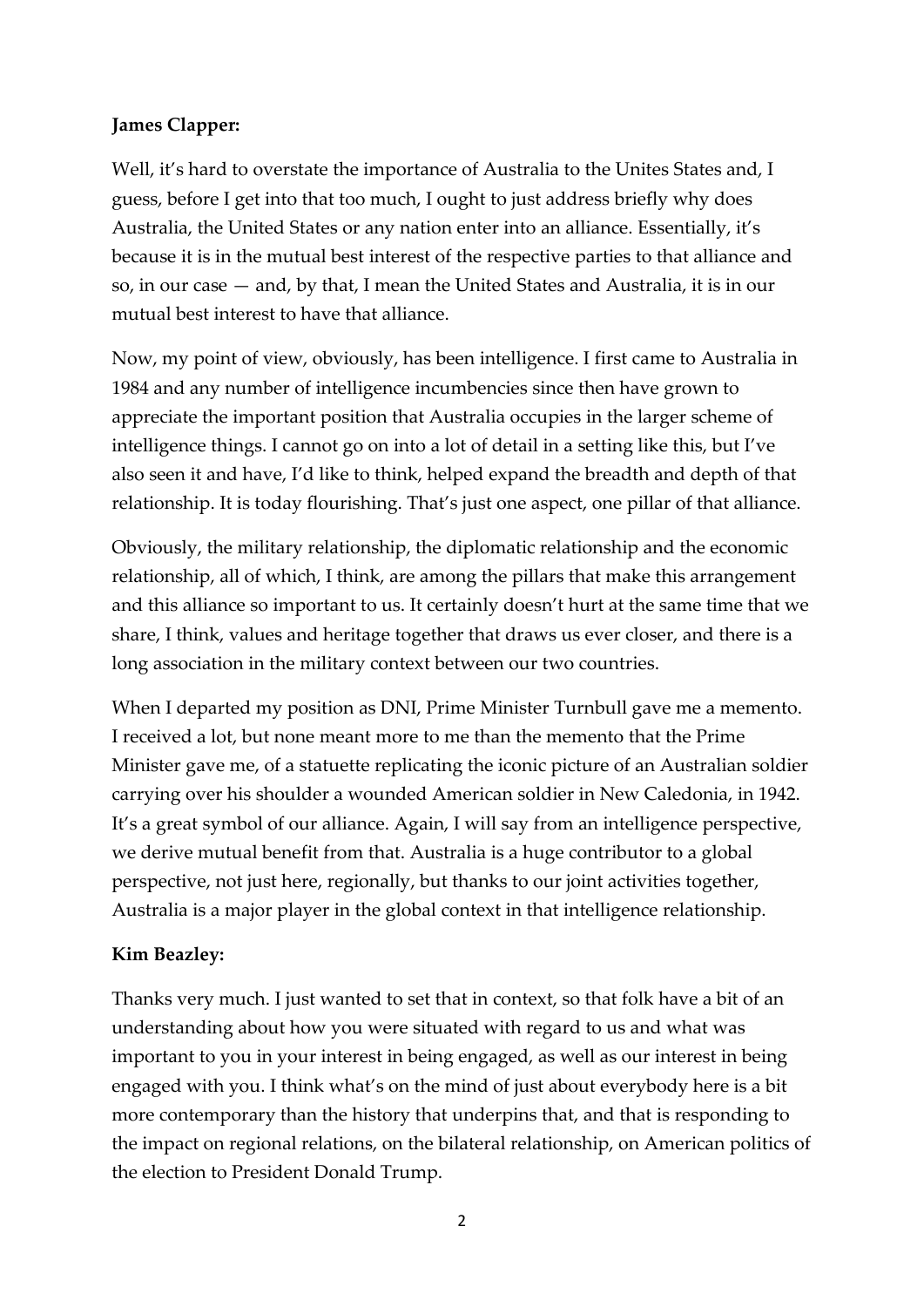He has come as, shall we say, a surprise package in many features, both of his presentation and his personality. I just wondered if you could give us a bit of an idea — we'll talk a bit more than just one question on this and I'm sure others will have questions, too — about the impact you see him having on what you might call the traditional national security community of the United States. How is he perceived by and related to what we've come to respect enormously of the quality of the Intelligence Community, the national security community more broadly defined than the Pentagon and the like? You've had things to say about that publicly and I've wondered if you'd care to discuss them here.

## **James Clapper:**

Well, clearly President Trump is, shall I say, unconventional. None of our Presidents, certainly in my experience, is quite like he is. He comes to the position rather unfamiliar with the government and how it works and what at least the classical roles of presidents have been. Certainly, I think it's the first time he was ever exposed to any classified information or what the Intelligence Community was doing. Once he became the nominee and as is customary, we started to brief both of the principal nominees before the election. Certainly, after he became the Presidentelect, those briefings and indoctrinations became more intensive.

He, of course, was very sceptical about the Intelligence Community assessment that we produced and published on January 6th, recounting the extensive and egregious Russian interference in our political process. I think he took great exception to it, principally because he was very sensitive about anything or anyone that would question the legitimacy of his election or the veracity of it, and so that assessment represented a challenge, I guess, to him. It resulted in his characterizing the Intelligence Community as Nazis, which none of us appreciated very much.

## [laughter]

I had occasion to call him about it and he, amazingly, took my call. I tried to appeal to his higher instincts about the national asset he was inheriting in the US Intelligence Community. I may have rendered a great service by departing. He since replaced two other principles, John Brennan, Director of CIA and myself and in, I think, a very regrettable manner replaced a distinguished public servant, James Comey. We were three of the four people that briefed him at Trump Tower on the 6th of January about that report.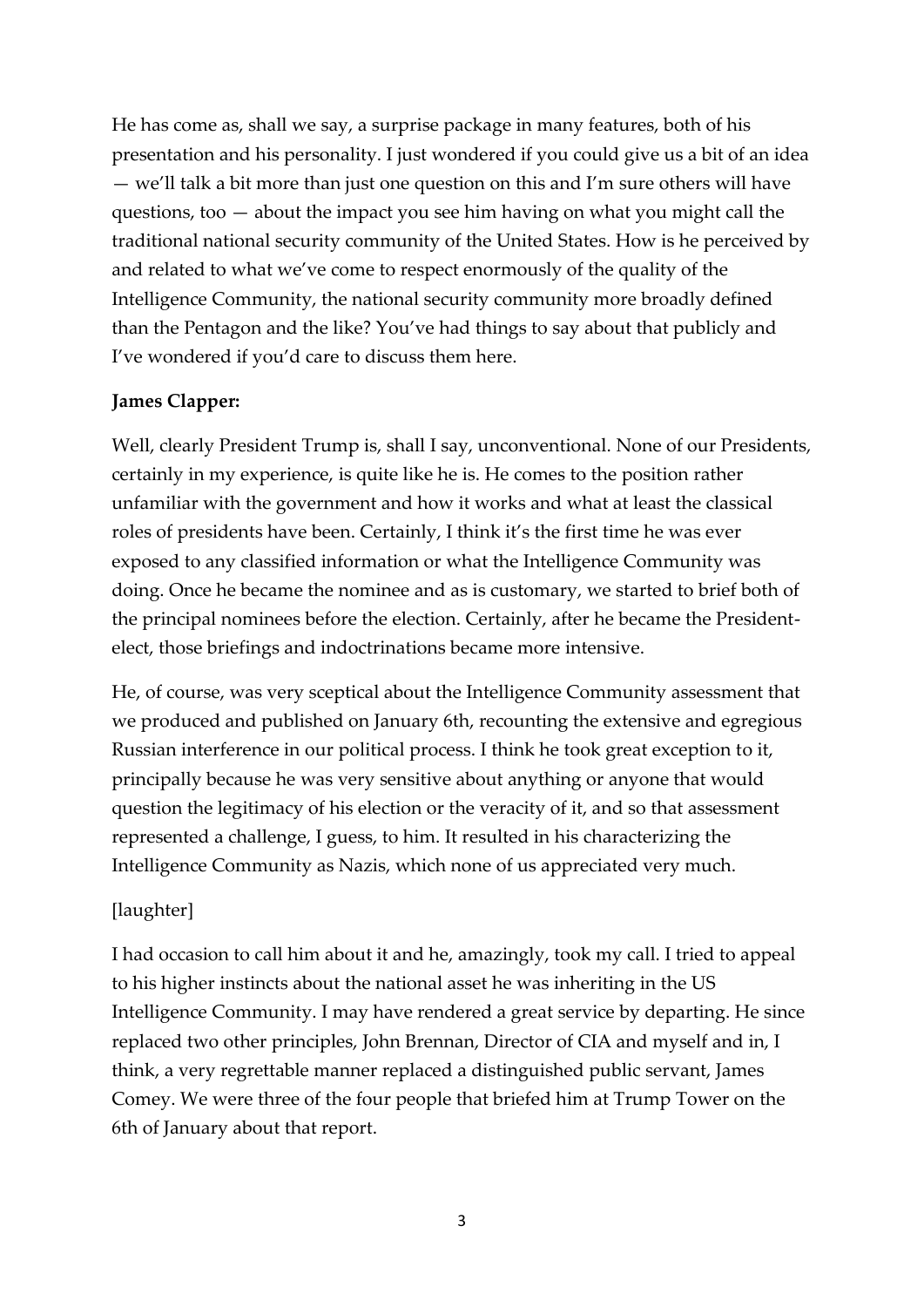That's just up-close and personal my own encounters with him, which I have to say weren't really positive. I think, as was indicated in the introduction, I've worked for every President and toiled in the trenches of intelligence for every President since, and including, John F. Kennedy. I've been a political appointee in both the Republican and the Democratic administrations. I've spent 34 years in the military, so my natural instincts are loyalty for the President, particularly in his capacity as Commander Chief, and this is the first time I've ever had an occasion to question that.

I think that my impression here, after being here for a week, is that perhaps there's too much preoccupation with some of the things he says, particularly with respect to the impact on the alliance and the pillars of that alliance, which as I indicated, I think are much more transcendent, much more prominent than the transitory occupant of the White House and I think people get overwrought about that.

I will say, in fairness to President Trump, that I had the honour and privilege of attending the 75th Anniversary of the Battle of Coral Sea in New York City and President Trump was there with Prime Minister Turnbull. It struck me that he was clearly on a mission to mend fences. He gave an excellent speech. This was a teleprompter taped speech — I much prefer the teleprompter President Trump than the tweeting President Trump.

## [laughter]

I think he said and did all the right things and also acknowledged the importance of the alliance but, in the end, Australia must do what it needs to do in its best national interest, and I trust and hope that Australia will see that there is still tremendous value in that relationship, because of these pillars, whether it's military, intelligence, economic, or diplomatic, or whatever. Our two countries, in my view, are just inextricably bound. I think those deep, long-lasting, pervasive relationships will be sustained and will not be all that affected by so many other instances that come out of the White House.

#### **Kim Beazley:**

It's a point that, I think, is very worthwhile to make. You can look at the alliance in a couple of layers. There is a layer now, really since the 1960s more than the 1950s or even 1940s, of intense military engagement, in terms of supply of equipment, quality equipment, embedded personnel, intelligence area we've already discussed, now investment. I mean the last time we have figures it's about \$860 billion American

4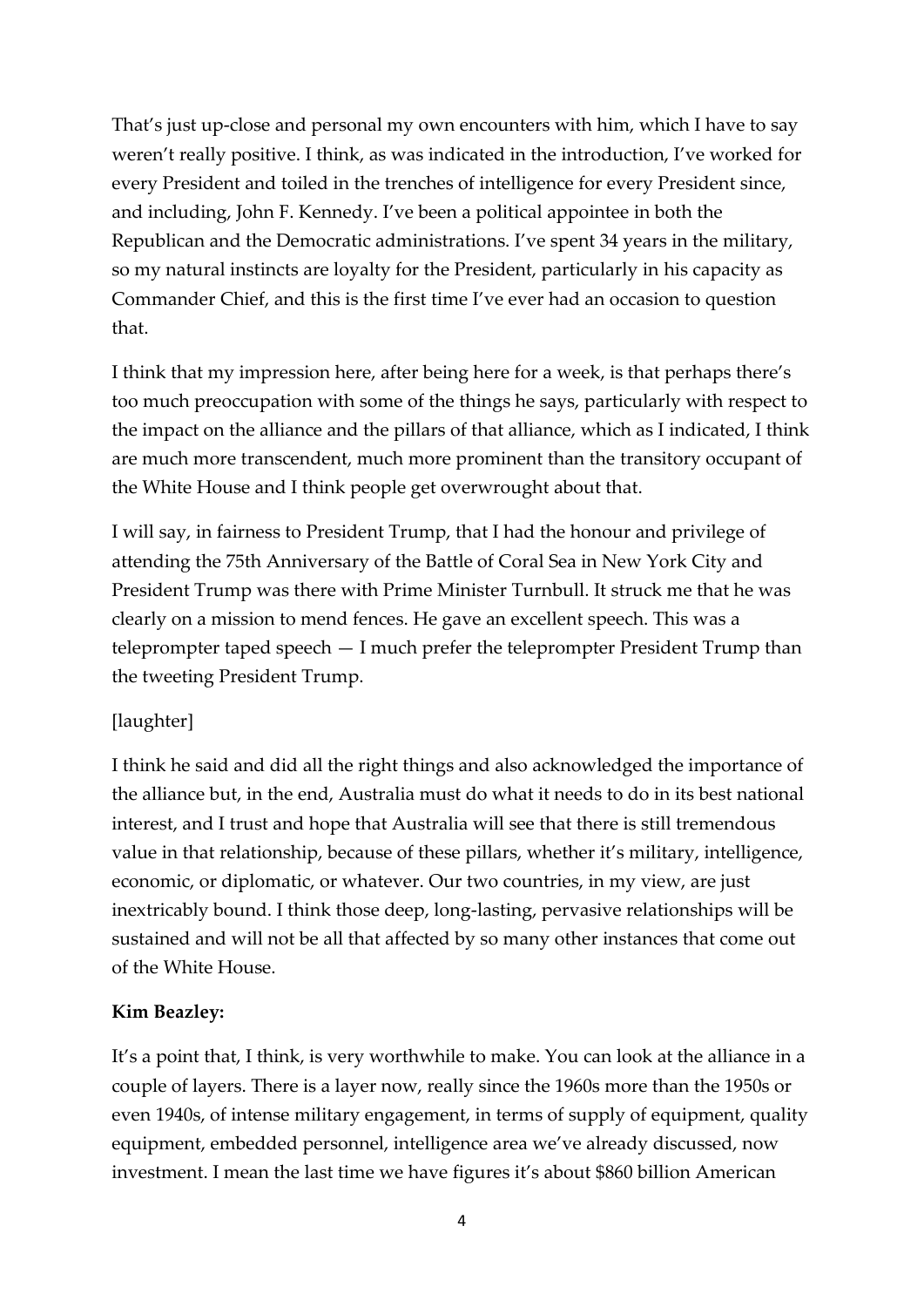investment in Australia in all the areas of economy, increasing in that year, 2015, by \$80 billion, which is more than the total stock of Chinese investment, for example, at \$75 billion. But even more important now for us is Australian investment in the US, which now stands at \$600 billion and the earnings of Australian companies in the United States are four times the value of Australian exports to the United States. I mean, this is a totally different relationship now from what it was 20 or 30 years ago. That's that level.

The other level, the level of officialdom, the exchange that takes place on a day-today basis between a president and a prime minister, while not the basis of the alliances, it's often what actually gets the attention of the public more than the underlying reality. I was just thinking, you did mention it, we are not really familiar here because it's not very much within our gaze, the character of the relationship with Russia, but that is, of course, the centre of the current investigations and concerns that are afflicting Congress and the broader American public. What impact, do you think — and it's hard to make a judgment about this, but from your seat-ofthe-pants assessment, what impact do you think that the various activities identified as of Russian origin had on the outcome of the election?

## **James Clapper:**

Well, that's a key question. We, the Intelligence Community, could not make a call on that. We don't have the authority, the capability, the expertise to assess what was the impact on the electorate of the Russian machinations. It's my belief that it had to have had impact when you consider the magnitude of what they did. Russians have a long track record of interfering in elections, theirs and other people's, and we have documentation on Russian attempts to influence our elections going back to the 1960s, but never ever had we ever seen anything like this that was as aggressive and multidimensional as this one was.

In addition to the infamous hacking of the Democratic National Committee, there were an intensive campaign to promulgate fake news by the Russians, which many other news outlets in the United States, either wittingly or unwittingly, picked up and thus amplified, social media trolls — those who were paid to implant false social media items, many of which went viral, a very intensive and sophisticated and slick propaganda campaign by RT, the Russian television network, which is predominantly funded by the Russian Government, and there is a close connection between the Chief Executive of the RT network and President Putin. This was a very aggressive campaign, but we couldn't actually say empirically what effect it had on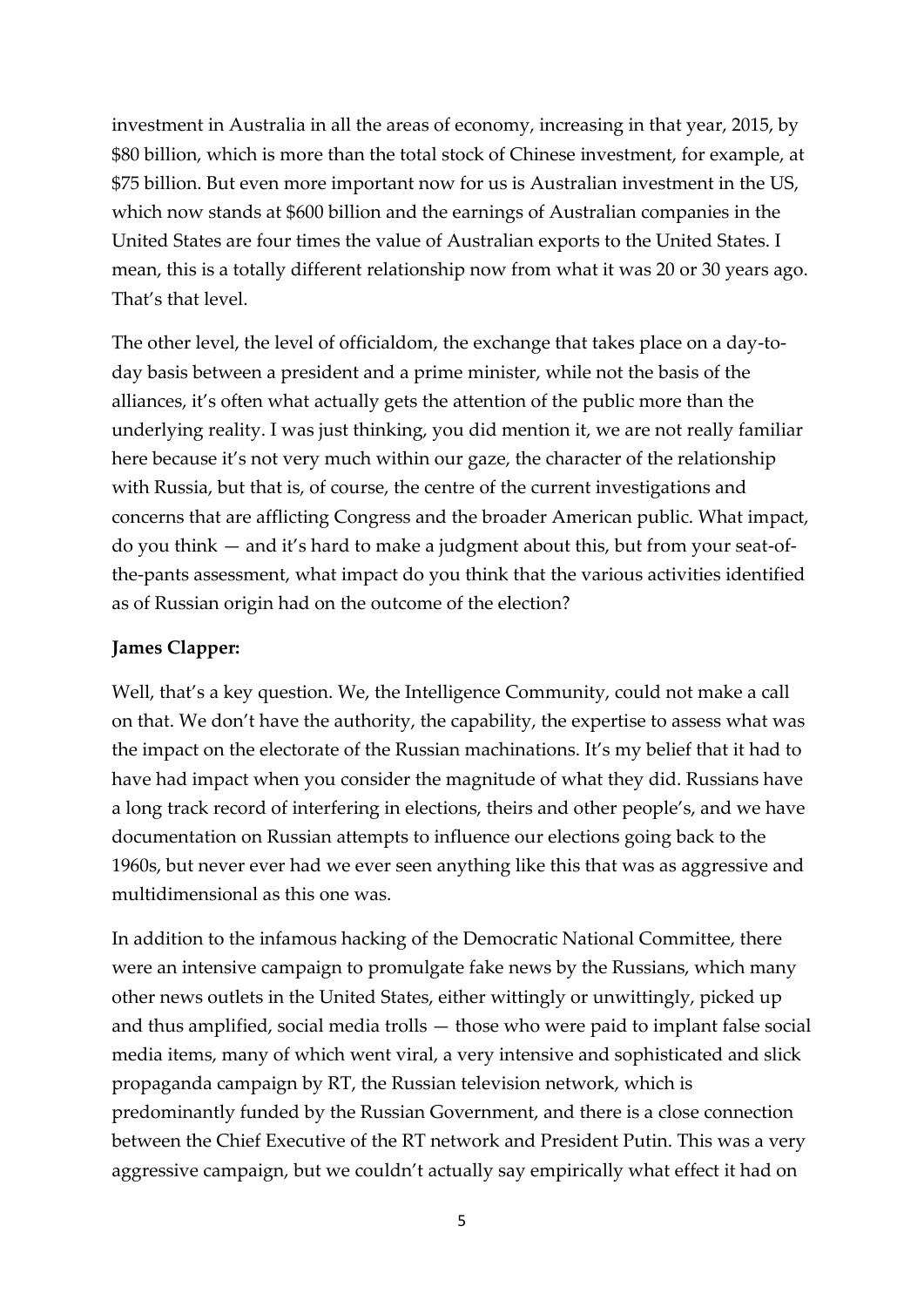the election itself. Intuitively, it had to have an effect. The only thing we said in our assessment was that we saw no evidence of messing with the voter tally. We didn't see any evidence of that.

I think the other point is that, of course, Russians must be very pleased, must be very gratified with the results — their first objective was to sow discord, disruption, doubt in our political system and they certainly succeeded in doing that well.

Secondarily, there was a very strong animus — personal animus — against Hilary Clinton by Putin himself. In fact, he had great animus towards both Clintons: former President Clinton and former Secretary Clinton. In her case, held her responsible for what he felt was an attempted caller revolution in 2011 to bring about regime change, although it was given really to him, so a very strong animus towards the Clintons.

Then, as the campaign wore on and where it appeared that there might be a chance for then candidate Trump to become President-elect Trump, he started getting aboard. Of course, their preference would be for someone like him, who was a businessman, somebody they thought they could negotiate with and someone who would not be pushing hard on human rights, for example. Even in the later stages of the campaign, where the polls indicated that Secretary Clinton was going to win, their objectives then turned to how to undermine a potential Clinton presidency, so they were kind of innovative, and creative, and agile as the campaign wore on, and they just looked for opportunities to take advantage of.

As the former Director Comey indicated in his hearing before the Senate Intelligence Committee, they will be back, they're going to go on the heels of their success here, they are emboldened to be even more aggressive, and so I think we can look forward to attempted interference in our election process as a standard feature of Russian behaviour.

#### **Kim Beazley:**

Carrying the Russian point a bit further, one of the interesting comments I saw assigned to Secretary Tillerson when he was asked at the recent AUSMIN meeting, he was said to have remarked to Australian officials that, really, the President was continually suggesting to him that he hoped he would find ways of building a better relationship with Russia as a primary objective. It's interesting. I mean, not a lot of Australians realise that the Russian economy is the same size as the Australian economy. Ours is going up and theirs is going down. With that and with the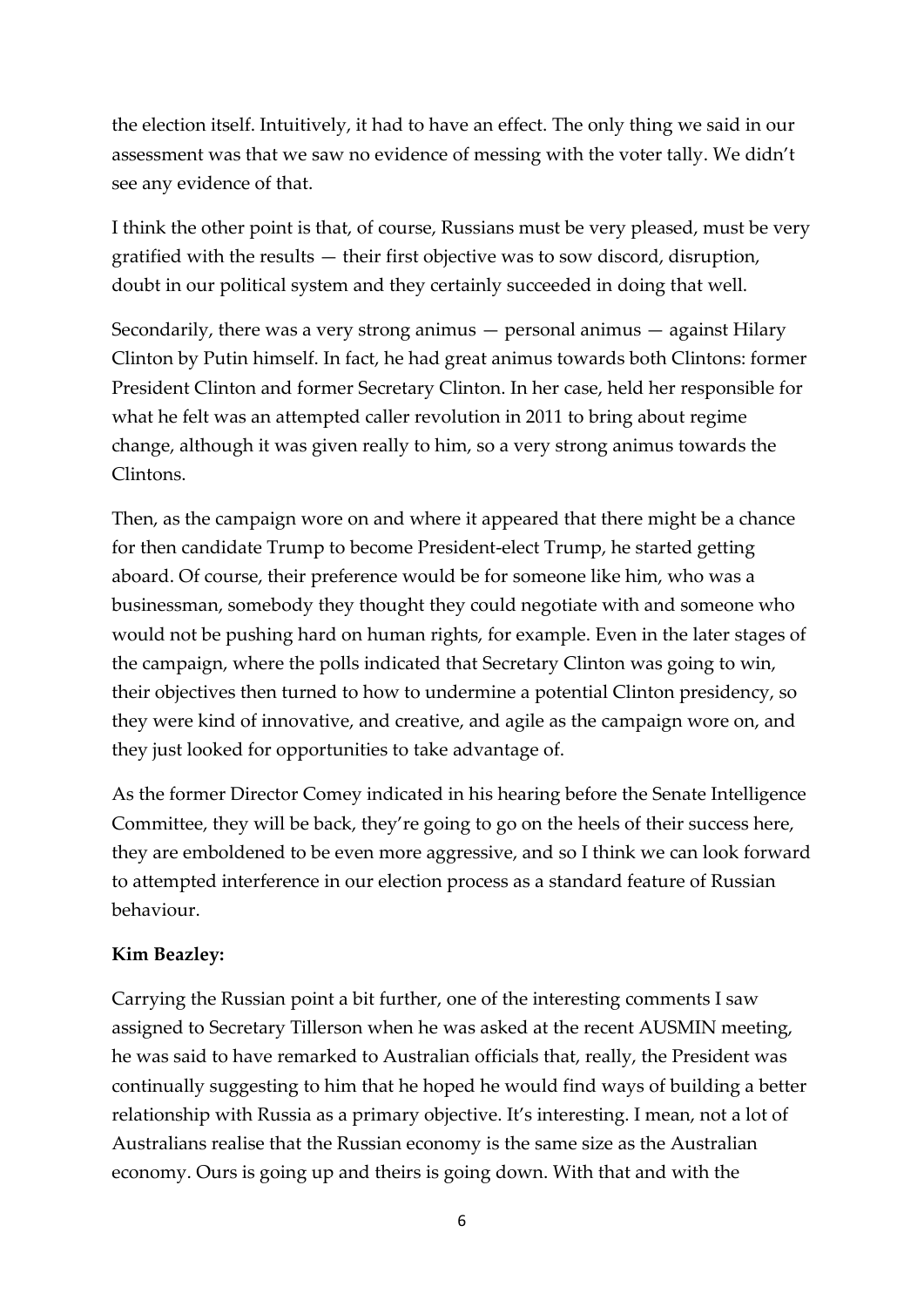population that has to be supported by it, they've got, really, quite an extraordinary outreach.

Some of it is legacy, of course, from a different era. The Soviet Block used to be about seven percent of global GDP. I think Russia is a bit under two percent of GDP now — the Block, of course, was a bigger entity — but looking at the sort of threat that they might pose, beyond just the politically-interfering, what do you see as the main developments in their capability? Can they sustain that level of potency, if you like, on global strategic issues? You did mention a few items that they focused on perhaps you might just elaborate a little on that.

## **James Clapper:**

Well, for one, of course the Russians have shown that they can leverage a particular capability of theirs that goes back to the Soviet era. My own view is, if you're sitting in Putin's chair, looking out long-term, Russia's prospects aren't all that great, starting with the demographics. Its population is actually shrinking over time and, of course, that has impact on the number of military age males that are available. They have challenges with respect to life expectancy, higher infant mortality rate and an AIDS epidemic, high rates of alcoholism and, importantly, an economy that is disproportionally dependent on one commodity, which is oil. As the price of oil fluctuates, that has direct impact on their economy and when they program a budget, say \$50 a barrel of oil, and it's only \$35, it has a huge impact on the longterm economy.

They have tremendous infrastructure challenges. It would be very difficult for the Russians to wage a two-front war, say in the Far East and Europe, because of their underdeveloped infrastructure. Nevertheless, the Russians have embarked on a very aggressive and, for my money, disturbing modernisation of their strategic nuclear weapons, notably a new generation of land-mobile, intercontinental ballistic missiles and a new generation of submarines, carrying sea-launch ballistic missiles, long range. By the way, just for good measure, they're also in active violation of the INF Treaty.

I heard kind of the same sort of expression of interest on the part of President-elect Trump, about wouldn't it be great if we could have a better relationship with Russia. Yeah, I suppose it would, but the Russians are not interested, in my view, in a positive relationship with the West and certainly not with the United States. They are a global competitor. They want to do as much as they can to undermine our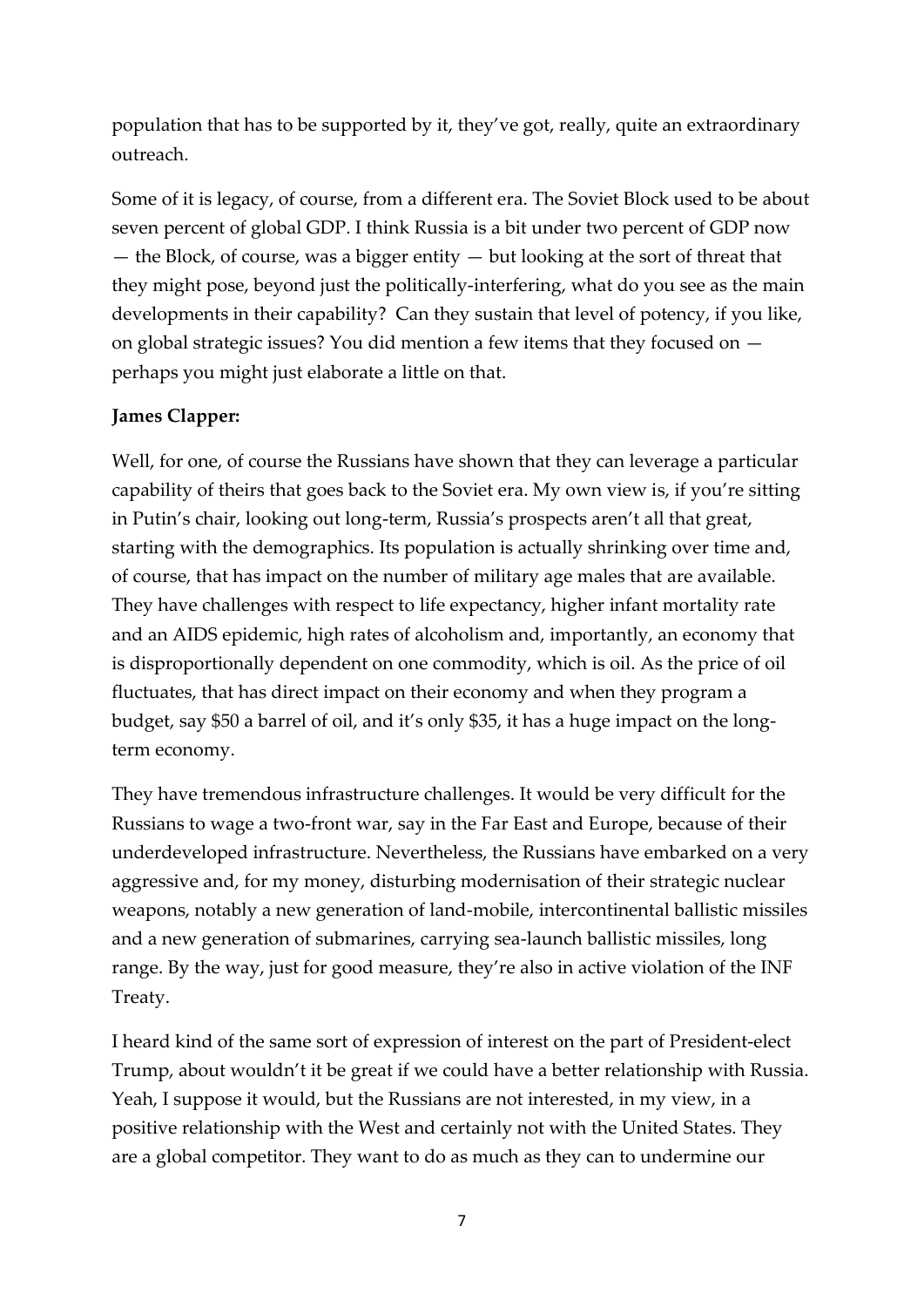system, which our leadership is opposed to, they see us as a threat to them, so the Russians are not our friends and, if we can find areas of agreement, where our interests can verge, great, but, as Ronald Reagan once said, "trust, but verify."

## **Kim Beazley:**

I'd like to bring things a little bit closer to home, not much closer to home, because I want to get your views on the Korean Peninsula and, perhaps, settlement of the issues of the nuclear weapons capability of North Korea. It does seem that one issue that's exercised, really, quite a high level of focus on the part the new President. It was said to me that Barack Obama said this is going to be a main problem and that Trump actually does accept intelligence briefings on it and tries to have a conversation about it. He drew a red line.

The red line, which I always think is a very dangerous thing to draw politically, internationally. Unless you actually really intend to follow through by a cross on the red line, you're going to punch someone's head off, so it's an active red line, not just a notional red line. Therefore, one ought to be careful about using red lines, however, the red line that he established was on the capability, which at the moment North Korea does not have, and that is in ICBM, so he said, "No ICBM."

It does seem to me that, if this is going to be incapable of being resolved by Chinese diplomacy, which I strongly suspect it won't be, that maybe there is something there for a freeze or halt to advancing that particular capability in return for other things. I'm just wondering what your perspective on Korea was. Are we getting it right? Should we be somewhere else?

## **James Clapper:**

Well, I do have a somewhat, I guess, contrary and unconventional view on what to do about North Korea. My interest there began when I served there in the mid-1980s as the Director of Intelligence for US Forces in Korea and I've sort of followed developments on the Peninsula ever since. As a consequence, one of my items on my bucket list was some day to visit North Korea. I got to do that in November 2014 and, in a course of retrieving two of our citizens who were at the time imprisoned under hard labour conditions.

I remember, parenthetically, one of the nicest things that *New York Times* ever said about me was rhetorically asking, "Why on earth would you send a DNI, the Head Spy of the United States, on a delicate diplomatic mission like this to North Korea,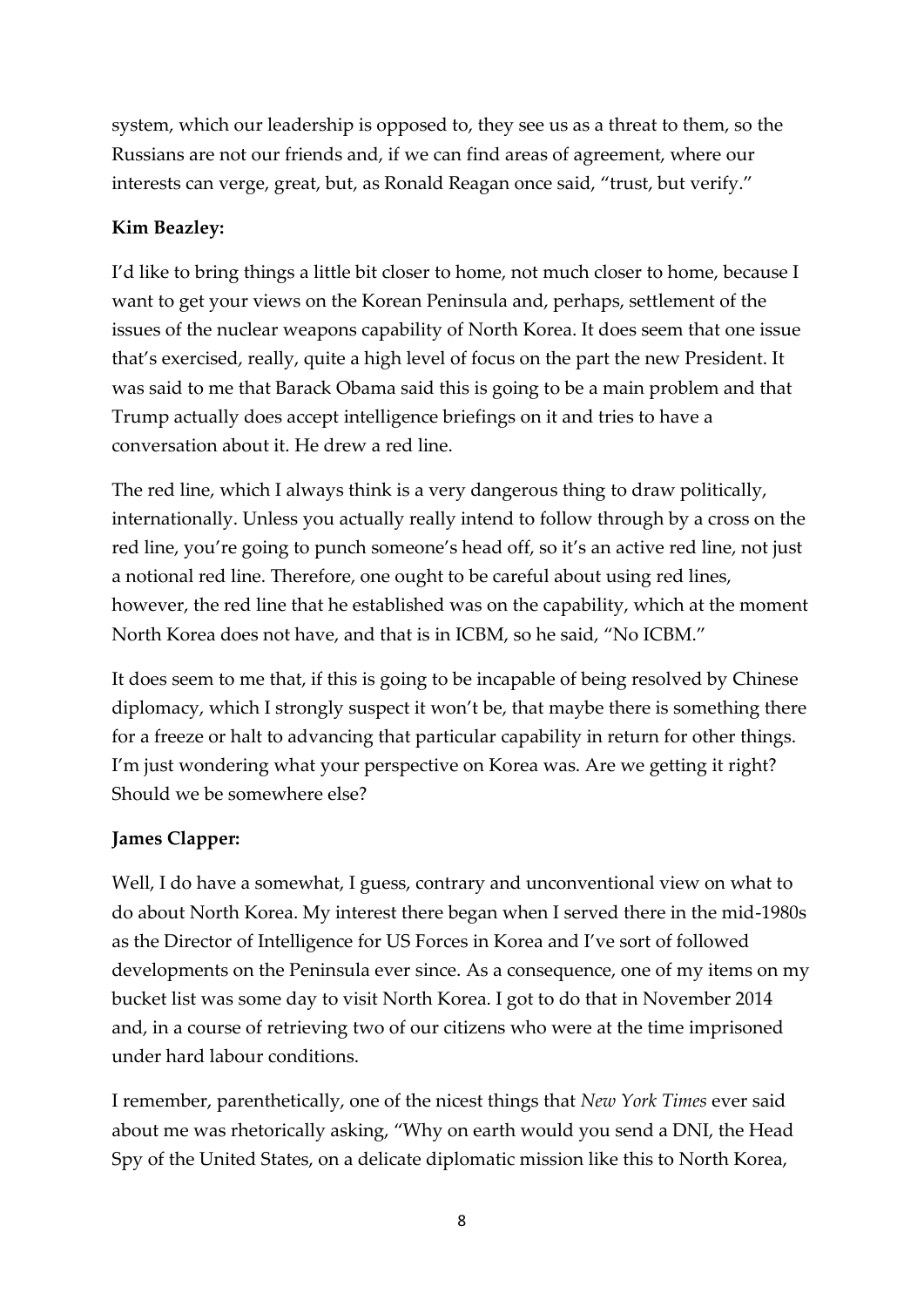especially this DNI?" The *New York Times'* diagnosis for that was, "Well, he's gruff, blunt, a relic of the Cold War, ideal for North Korea."

[laughter]

I've always appreciated that.

# [laughter]

Anyway, when I went and engaged with some — I did not meet with Kim Jong-un, but we engaged with some North Korean elite leaders, I was blown away with the degree of paranoia and the siege mentality that prevails in Pyongyang and, as they look out, all they see are enemies. And so, my first authorised talking point that I was given was that "You must denuclearise, before we can have dialogue with you." Well, that's a non-starter.

The North Koreans are not going to give up their nuclear weapons. By the way, neither they, nor we, know whether those weapons will work, but it doesn't matter, because they have created what they want, which is the deterrent and respect which they crave —international recognition as a nuclear power. Point one is they are not going to give up their nuclear weapons. They went to school on Gaddafi. He gave up his weapons of mass destructions and things didn't turn up so well for him, and they took that on.

Secondly, the Chinese are  $-$  and this is based on a dialogue I've had with them  $$ probably as frustrated with the North Koreans as everyone else is. They don't like the missiles, the missile tests, they don't like the underground nuclear tests. They don't like all the sabre rattling and all that, but what Chinese dislike even more is the notion of losing their buffer state, so they will put pressure on, my belief is, they will put pressure on the North Koreans to a point, but not so much that they would cause the regime to collapse, because what they oppose even more would be a unified Peninsula, obviously under the control of Seoul, and then they have that on their border along the Yellow River, backed by the United States is a complete anathema of the Chinese. They will pressure, they will leverage, but only to a point.

The third is my personal opinion that the United States really doesn't have any viable military options. If we were to pre-emptively attack Yongbyon Nuclear Research facility, for example, or one of the KN-08 sites, without any deliberation on the North Koreans' part, reflexively they would turn loose all their artillery, lined up along the DMZ, against Seoul, a metropolitan area of about 25 million people, which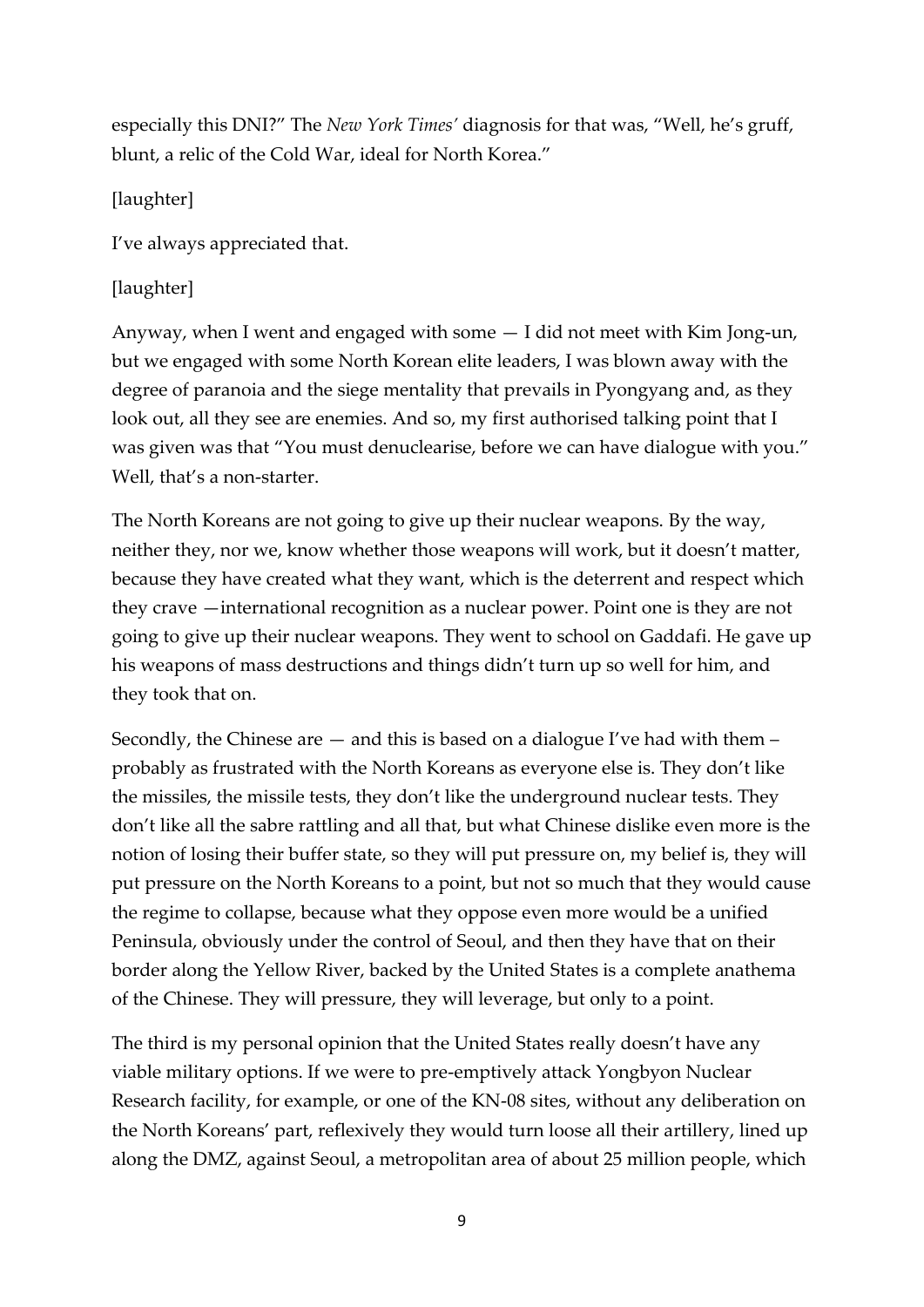has a lot of Americans there, too, I'd like to remind folks. They would, as they've threatened on more than one occasion, transform Seoul into a sea of fire.

My view  $-$  and this is clearly not company policy, I can assure you  $-$  is that, given all these facts, the US, along with others, would have to gain the cooperation support of our Republic of Korea allies. I think we should consider establishing an interest section in Pyongyang, not unlike the interest section we had in Havana, Cuba, in representation of another government we didn't recognise, but at least it afforded a presence and a conduit for communication. There's, I think, great advantage to this. One would be just the physical presence there, which would pay dividends from intelligence perspective  $-1$  won't go into detail there, but maybe even more importantly as a conduit for information — information from the outside world, which the North Korean regime fears.

That would open up some dialogue. While we're doing that, we should sustain as much pressure as we can, particularly financial. The North Koreans go to great lengths to finance their activities illicitly through fund companies and the like. They have very complex financial mechanisms to generate revenue. We ought to continue to work on that, to try to pressure them, but I think further isolating the North Koreans, demonising them even more, threatening major conflict or sending in an armada some place, all that sort of thing does is heighten that paranoia and that siege mentality.

## **Kim Beazley:**

I think the audience may appreciate, but you've just heard a statement and that is not the direction necessarily the policy's been pursued but, nevertheless, it's an interesting perspective.

#### **James Clapper:**

That's what's so great about being out of the government.

[laughter]

## **Kim Beazley**:

That's a sort of product of our valuable intense study you make of a country or a system when you are a long serving intelligence officer. Now, I'm being given a signal that the time has come for us to receive questions from the audience and I understand that the Vice Chancellor has got a bunch of them. Keep them flowing in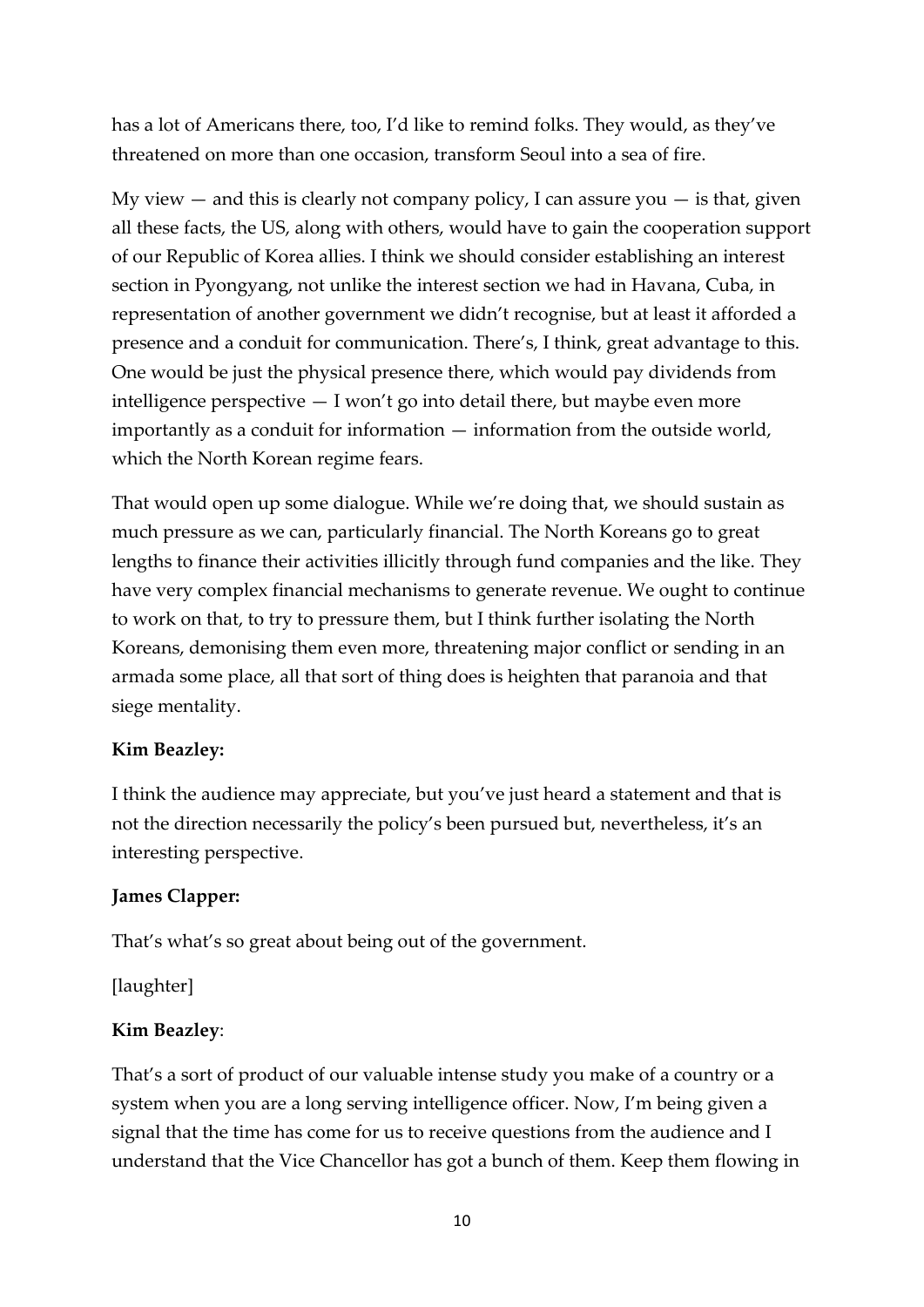and we started a bit late, so we'll probably finish a bit late and I'll be very happy to take the questions that you've got, Vice Chancellor.

# **Professor Brian Schmidt:**

Great, thank you very much. Thank you everyone for your questions. Obviously, we're not going to be able to get to all of them, but we have some very interesting ones.

The first question is: Australia's intelligence community has grown substantially over the last decade, to meet the new challenges of the 21st century. Do you think there are any aspects of the American intelligence system that Australia would benefit from, for example, a Director of National Intelligence or a Homeland Department? Likewise, could the US system reproduce any strengths of the Australian model, such as the Inspector General of Intelligence and Security?

# **James Clapper:**

Well, I have to do the dutiful statement about my reluctance to inject myself in Australian internal issues, but since you asked.

# [laughter]

I did have some dialogue with Steve Merchant, an old colleague and friend, and Michael Estrange, who have conducted the Intelligence Review, which I think is in the final throws of preparation. Obviously, that type of a conversation with me is "Is there an application here for a DNI-like arrangement for Australia?" I said, "Oh, that's a possibility."

One other point I should make before I finish that discourse is that the only reason we have a DNI, the position I occupied for six and a half years, is because of a very traumatic thing for the United States, which was the 9/11 attacks. Were it not for an external stimulus like that, no one in the Intelligence Community, most of all our CIA, would have ever voted for "let's have a DNI". The major changes like that in our system have been occasioned by some traumatic event, where there was a perception of failure.

There hasn't been that situation here, in Australia. You have, in my humble view, a very, very capable intelligence establishment and Australian citizens should take great pride in the confidence and professionalism of the Australian Intelligence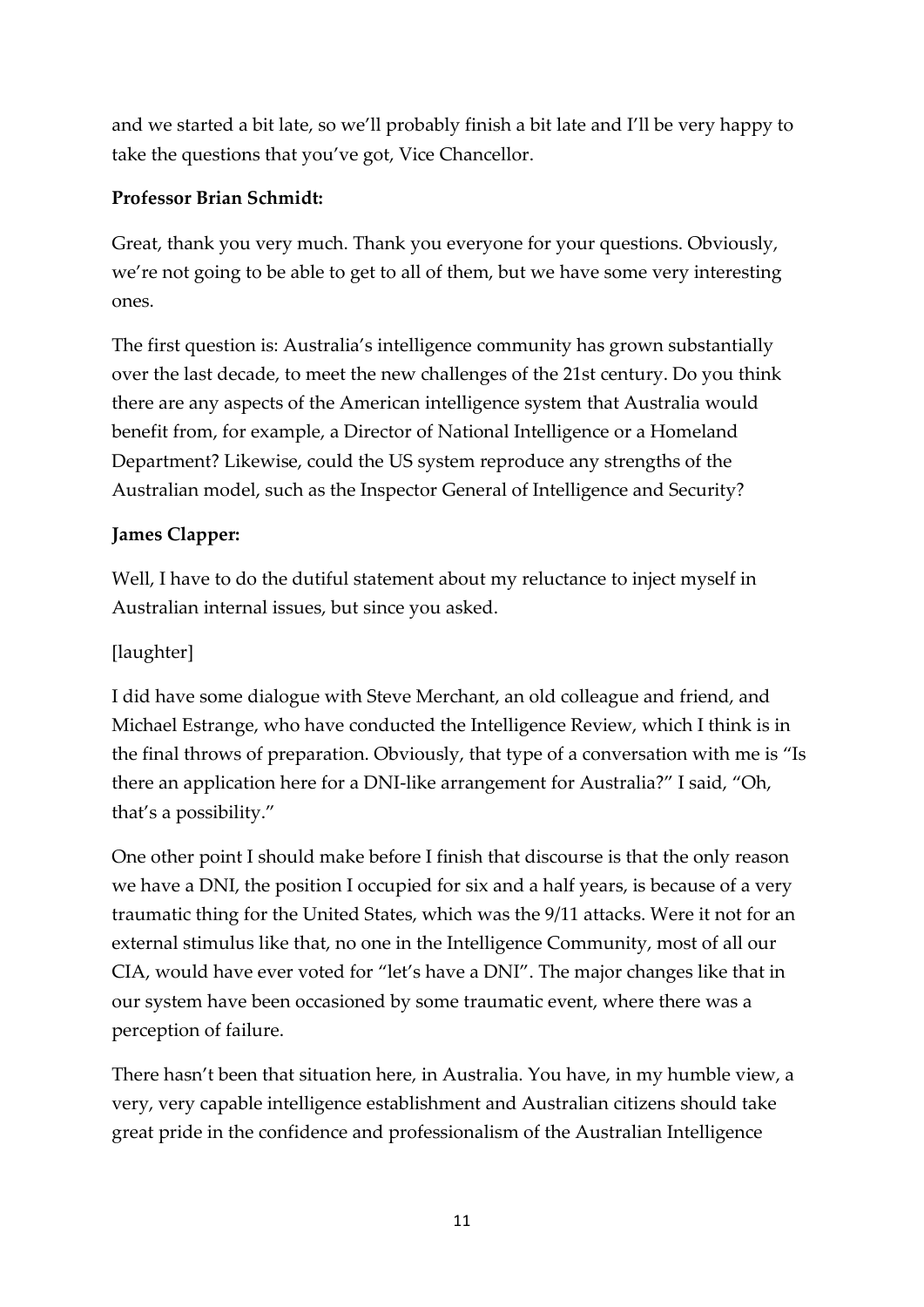Community, which, as I indicated, your punch is way, way above its weight, in terms of impact with us and particularly in the Five Eyes alliance.

I do think there is merit in having a body or somebody who can look at intelligence as an enterprise and decide on a systematic, routine basis where to make investments and where to make divestments. I think that is one of the strengths in our system. The DNI, who can look at the entirety of the enterprise and try to decide on an objective basis where must we reinvest, where might we take risk. That enterprise view, I think, does have merit.

Another area that is kind of mundane, not very sexy, is IT, which is the nervous system for an intelligence enterprise. Can there be consistencies and efficiencies there? We are moving towards that in our system and it would not have happened without the presence of the DNI. In our system, at least, there does need to be a champion for integration, collaboration, coordination and it has to be on a day-today basis and on a systematic basis. To the extent that any of those attributes would be appealing, then in the end Australia has to make its own decisions and not necessarily emulate what the United States have done.

#### **Kim Beazley:**

Thank you.

#### **Professor Schmidt:**

Alright, the next question I think both of you could take a stab at. What do you think happens after the Trump Presidency? Will America continue its 'America First', isolationist approach or will there be a return to a globally re-engaged America?

#### **James Clapper:**

What do you think, Kim?

[laughter]

#### **Kim Beazley:**

Well, firstly, a good question. Isolationist is not the right word. Unilateralist is the right word. Trump is not an isolationist, but he is displaying tendencies of a unilateralist, that is heavily focused on the idea that there is an American interest that is actually distinguishable from that of a broader community, broader Western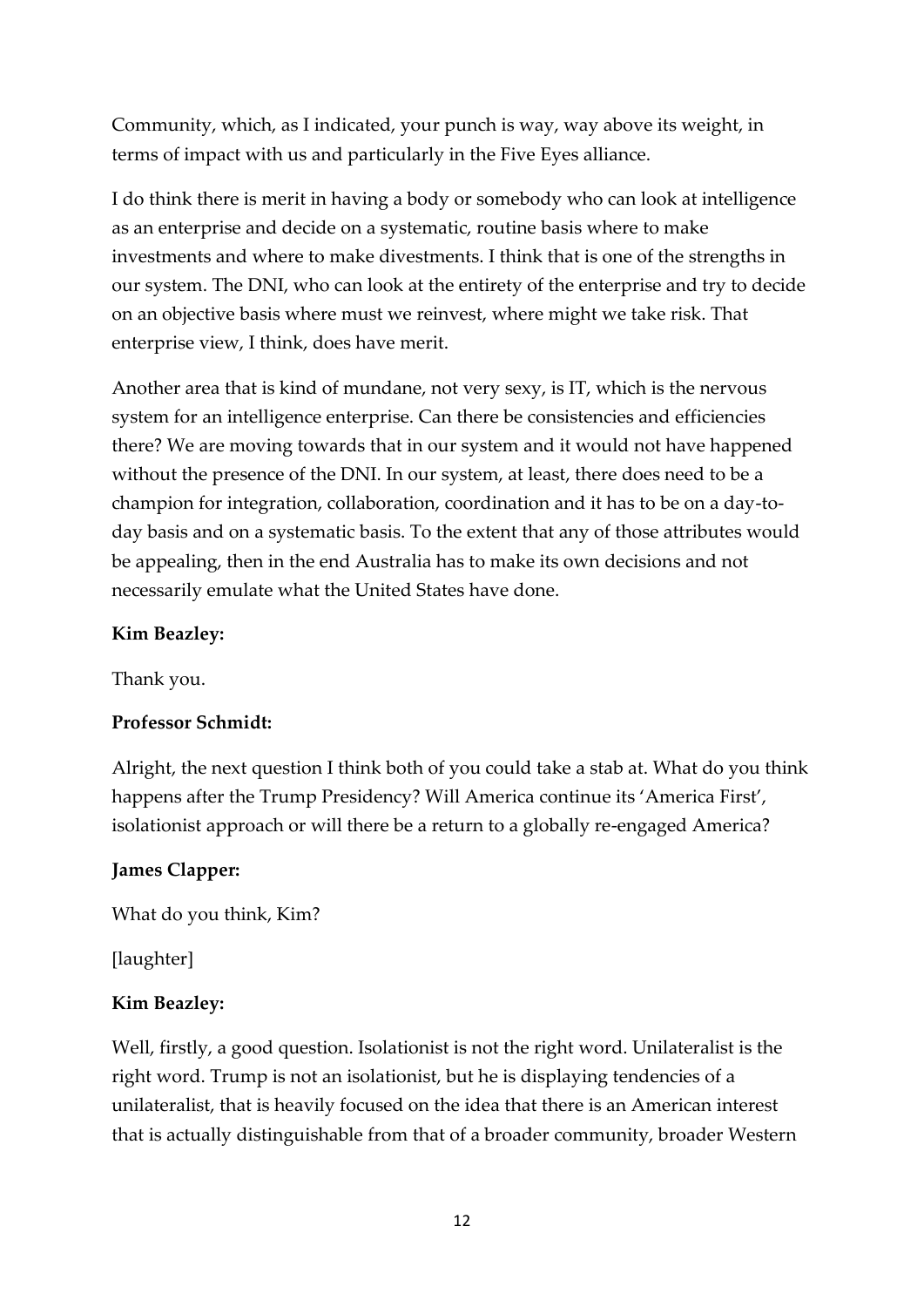community or broader global community, and that American national interest will be pursued in the first instance.

I do fear that the advent of the Trump Administration has taken off the table a number of aspects of American foreign policy, which, though often mocked in arguments of those who find elements of the policy objectionable, a lot of criticism and a suggestion of hypocrisy, but nevertheless — and, I must say, a set of values which as a defence minister would consider himself a realist often found uncomfortable in exercising it and therefore not very appreciative of it myself, but there it was and it has been the case really since World War II.

The United States has had injected into the global political system a set of concepts and values which actually are important for basic decencies in a system as a whole and in individual countries. The Americans do elevate human rights issues. The Americans do elevate liberal democracies. The Americans have instigated a rulesbased order in relation to trade, in relation to global economic exchange. There is a sense for the United States that there is a set of values that they pursue, which while they may be shared in the United States go more broadly than the US. Having those sentiments, it undoubtedly underpins the way in which Americans saw their responsibilities to other people, including ourselves.

The Americans used to cite to say that they thought Australians are rather like them. I always used to say we are nothing like you. You are idealists and you are optimistic. We are pragmatic pessimists.

That is why we follow you in many ways out of idle curiosity, as to where all this is going to actually take us.

# [laughter]

The problem with this administration, it's taken, as I said earlier in the introductory remarks, to it having put up that paradigm that I just did, there's a multiplicity of political forces and a multiplicity of countries, which would deny that any reasonable assessment of those standards were being properly met by the United States or anyone else. People are full of Sigmund Freud when they to look at things that the United States impacts on.

Nevertheless, there was basic decency out there and the thing that worries me about the current administration is that it's essentially taken that out of the equation and has moved to an essentially mechanistic exchange-based process of bilateral and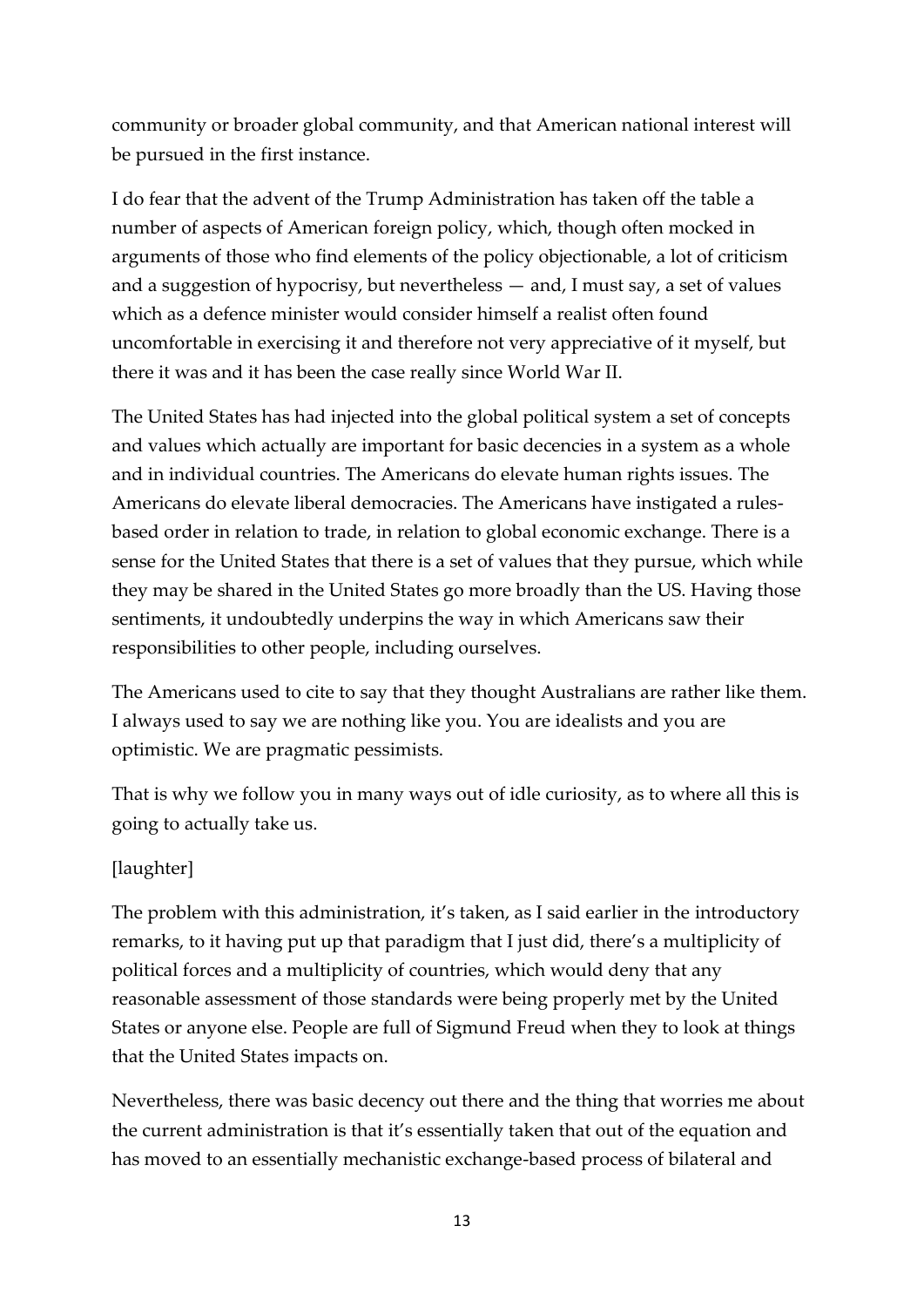multilateral relationships. What's engaged in here is not a higher principle, but an exchange of interests. I think that it will be possible for the United States to move back from that, but it it's going to be hard, because other people are moving to fill the gap and introduce into international relationships other principles that don't necessarily relate to that. Having abandoned it for a few years and then getting back to it is not going to be that easy for the US when that occurs.

## **James Clapper:**

I think it is a key question and it's somewhat of being imponderable as to what's going to happen in our political system. It's all that you can just watch the daily drama. You cannot make the stuff up. There's always some new wrinkle every day, so it's hard to say.

I do think, though, that the imperative of globalisation, which is already upon us, is going to be very difficult to reverse. Sometimes the rhetoric I hear from the administration is as though it could be. Bearing in mind, of course, that the President is playing to his base, which is into this notion of 'America First' and we cannot be bothered with the rest of the world because we have all these issues at home and we've got to bring back coal or some other absurd proposition, I just think the imperatives of globalisation and the pressure of globalisation cannot be reversed.

I think that, frankly, the President is encountering as he actually engages with countries is that the difficulty of extracting the United States, isolating the United States, is almost can't be done. I do think there's a valid concern that, and I agree with Kim here, is this sort of one-off transactional approach to form relations, how long that is sustained and how much permanent damage that could cause what has been the US's traditional role since World War II. There are those in the country, to include many Republicans I have encountered, who believe, maybe optimistically, that what we're going through now will serve as a cathartic. Then, once we get pass it, we've had very difficult interludes in our history before and then we came together.

Probably the most dramatic example was our Civil War, which was a terrible time for the country, tore us under and then, eventually, reunited and it was probably stronger for it. Whether we'll go through some epic like that in this case, I think remains to be seen. I do take great stock in what Kim says, who probably understands the Untied States better than a lot of Americans, and so that's why I wanted to hear what he had to say first.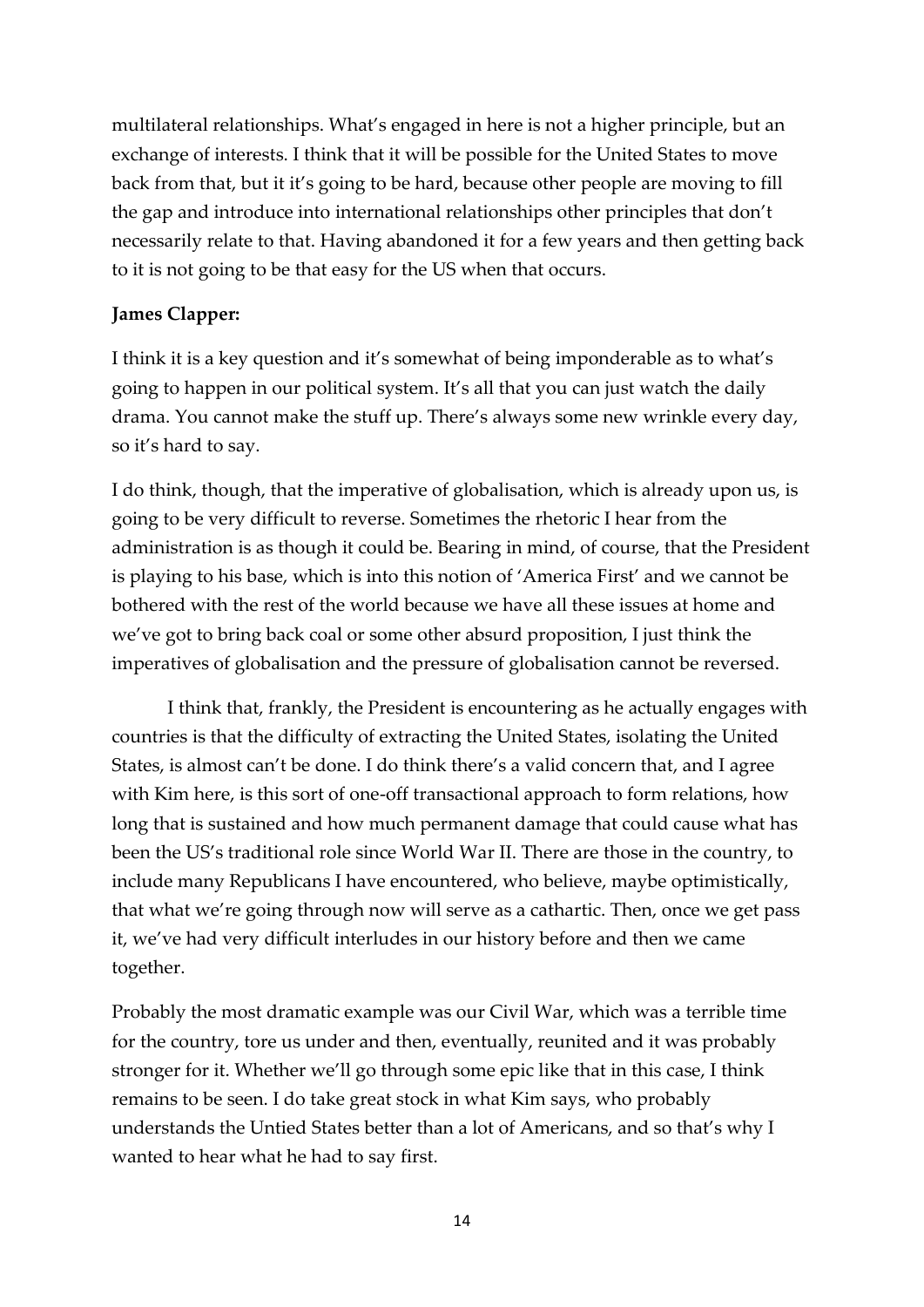# [laughter]

## **Professor Schmidt:**

China has not been a fleet power since the Emperor dismantled China's fleets in 1433, but does now buy a second-hand aircraft carrier from Ukraine and will have its first home-built carrier operational by 2020, with two more to follow. Given the millions China has spent on dock facilities in Darwin, Fiji and elsewhere, is China's growing ability to project force into the Pacific and the Indian Oceans a 'new normal' and what does it mean for Australia, especially if the United States becomes more isolationist?

## **James Clapper:**

Well, I'm glad you're going to buy some new submarines.

## [laughter]

I think what China is doing really shouldn't be viewed necessarily with panic. They are a power, a major power in the world, and certainly they're a maritime nation and it's not unreasonable that they would want to project maritime power. I have a lot more hope in a beneficial, positive, mutually positive relationship with the Chinese than I am with Russians and if their military abilities can be channelled the right way, they could be force for good. I do think it underlines the importance of the United States continuing to be a maritime presence in the Pacific and we certainly would look to Australia to be there with us, as you always have been.

## **Professor Schmidt:**

Alright, I think this will be our last question. You talked a fair bit today about interference in the US election. We didn't talk about what lessons Australia can take from the US experience about foreign interference in our democratic processes, especially in this new, digital age that we're in.

## **James Clapper:**

Well, I think one of the most important things, we in the US Intelligence Community, could do and did do – this is why we wanted to put out an unclassified version of our Intelligence Community assessment. In fact, President Obama directed us to do that, when he tasked us the first week of December to put everything together we possibly could at whatever classification levels we needed,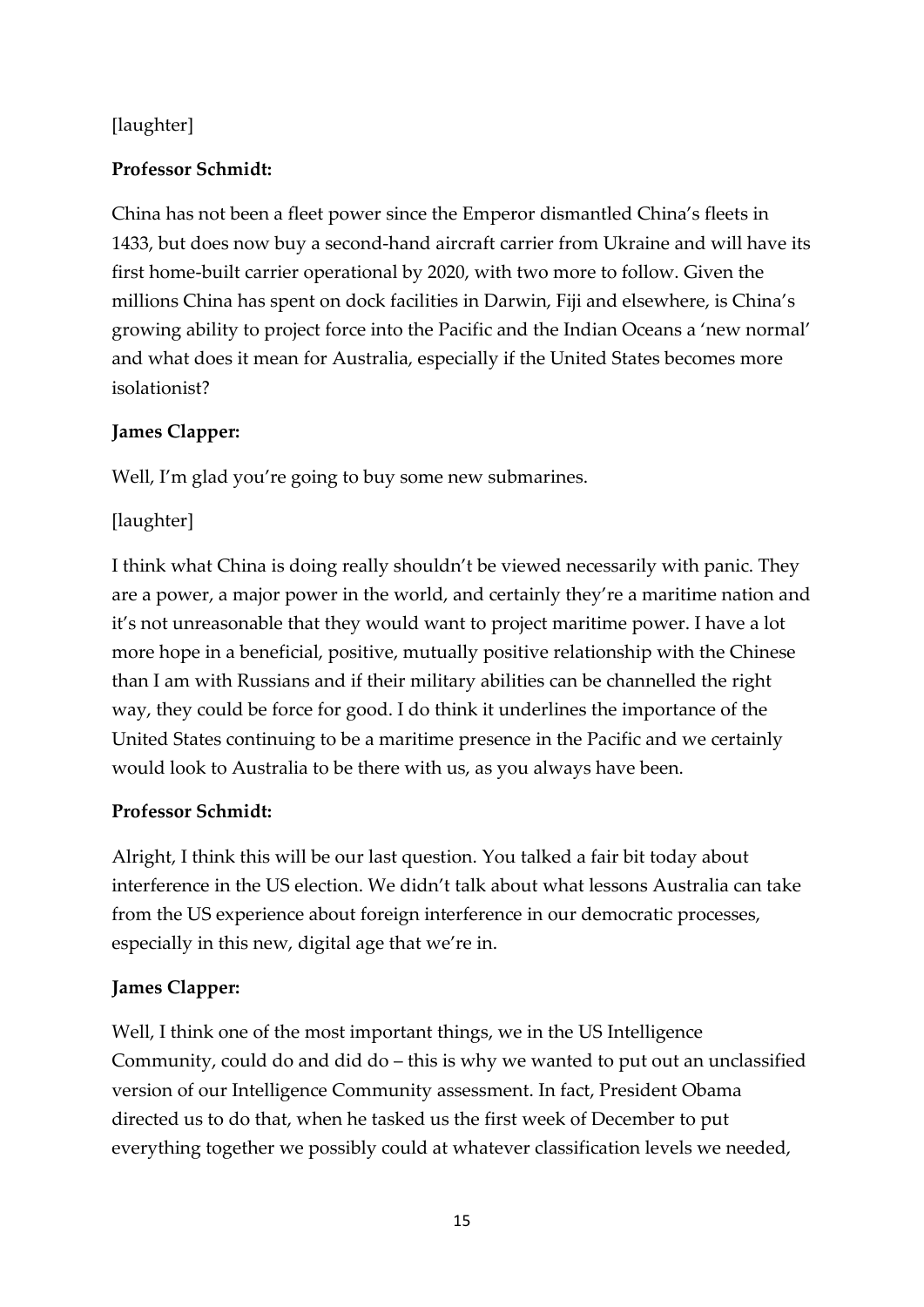but also to share with the next administration and with the Congress and, to the extent that we possibly could, with the public.

Point one is education. Our electorate, our public needs to understand what fake news is and it needs to understand what the Russians did to interfere in our system. There are obvious lessons about security on our entire voting apparatus, if you will. It's what we call critical infrastructure, certainly from a cyber perspective securing voter registration rules and voting machines against cyber assault. To me, the two lessons I guess are public education and recognition.

The other thing is  $-\alpha$  again, this not company policy, but personal perspective  $-\text{ it's}$ my belief that at least in the United States we need an organisation that we used to have and did away with, called the United States Information Agency. We need an organisation like that on steroids, to do counter-messaging — that should not be an activity of the Intelligence Community; it should be separate, to convey the countermessage both against Russia or anybody else who interferes in our system or as a counter-ISIS messaging organisation. That needs to be a fairly robust organisation that has the resources to do this messaging, both foreign and domestic.

## **Professor Schmidt:**

Well, thank you very much. I am now going to call Professor Rory Medcalf, the Head of our National Security College. Rory has been the host of Jim Clapper on his visit and will continue to be here for the next couple of weeks.

# **Professor Medcalf:**

Thanks very much. Thank you, Vice Chancellor. It's been a real pleasure to be here this evening. I think we all came along out of a bit more than idle curiosity, although I think, Kim, that was certainly the line that we'll ponder as we go forward. Look, I think we've been treated and privileged to a really important conversation here tonight.

We've heard about the alliance between Australia and the United States, the enduring pillars of that, and the question of really how strong are those pillars and how can they endure beyond the transient occupant of the White House, as we've heard. We've heard about, I guess, Trump and after. We've taken a tour via Russia and North Korea, to think about global and regional security threats, and challenges and risks and issues. We haven't heard so much about terrorism. We haven't heard so much about some of the other issues that I know that on James Clapper's visit